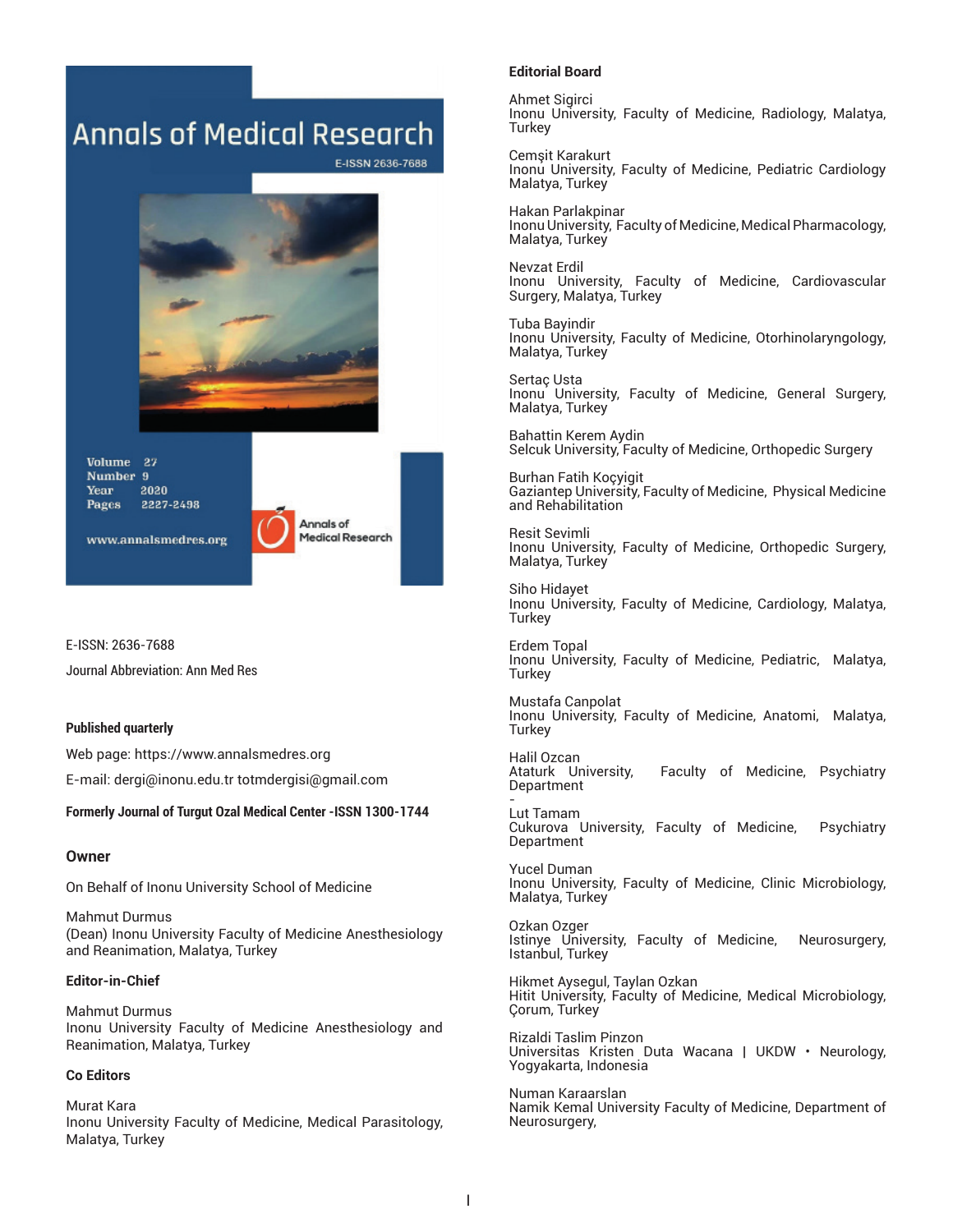Ender Gedik Başkent University, Faculty of Medicine, Anaesthesiology and **Reanimation** A Seval Ozgu Erdinc Ministry of Health Ankara City Hospital, Gynecology and Obstetrics, Ankara, Turkey Adel Hamed Elbaih Suez Canal University Faculty of Medicine, Department of Emergency Medicine, Ismailia, Egypt Neslihan Yucel Inonu University, Faculty of Medicine, Emergency Medicine Mehmet Kilic Firat University Faculty of Medicine, Pediatric Immunology and Allergy Mehmet Hamamci Bozok University, Faculty of Medicine, Neurology Caner Ediz University of Health Sciences, Sultan Abdulhamid Han Education and Training Hospital, Urology. Gokce Simsek Kirikkale University, Faculty of Medicine, Otorhinolaryngology Erdogan Selcuk Seber Namik Kemal University School of Medicine, Medical Onkology **Language Editors** Murat Kara Inonu University Faculty of Medicine, Medical Microbiology, Malatya, Turkey Tayfun Guldur Inonu University Faculty of Medicine, Biochemistry, Malatya, **Turkey Biostatistics Editors**  Saim Yologlu Inonu University Faculty of Medicine, Biostatistics and Medical Informatics, Malatya,Turkey Cemil Colak Inonu University Faculty of Medicine, Biostatistics and Medical Informatics, Malatya,Turkey **Publishing Desing &Graphics** Ozden Keser & Derya Yilmaz 2227-33 related factors in adolescent during a tennis tournamentIlknur Ucuz, Cihat Ucar, Huseyin Gurer, Sedat Yildiz 2234-9 Results of concurrent HER2 (CERB-B2) staining in the primary tumor and lymph node metastasis in advanced stage gastric carcinoma Ebru Akay, Fatos Tekelioglu, Saliha Karagoz Eren, Yunus Donder, Hatice Karaman 2240-4 The analgesic effect of dexketoprofen trometamol when added to lidocaine for intravenous regional anesthesia Muge Kosucu, Elif Yener 2245-50 Investıgation of thiol-dısulfıde balance ın chıldren wıth pneumonıa Abdullah Solmaz, Busra Cevirgen, Ismail Koyuncu, Ahmet Guzelcicek 2251-4 A retrospective clinical trial on nasal bone fractures admitted to a level three emergency room Serkan Cayir, Huseyin Mutlu, Ekrem Taha Sert 2255-60 Umut Varol, Yusuf Uzum, Utku Oflazoglu, Tarik Prognostic role of pretreatment de ritis and neutrophil to lymphocyte ratio in neuroendocrine carcinoma patients (Izmir oncology group study) Salman, Yasar Yildiz, Halil Taskaynatan, Seray Saray, Yuksel Kucukzeybek, Ahmet Alacacioglu, Mustafa Oktay Tarhan 2261-3 Investigation of the cause, anatomical localization of perforations and demographic characteristics in patients with perforating eye injuries Huseyin Kaya, Ugur Yilmaz 2264-7 Demographic analysis of non-melanoma skin cancers in the southeastern anatolia Rana Kapukaya, Alpay Cetin, Osman Ciloglu 2268-71 Seroprevalence of hepatitis E virus infection in acute leukemia patients with allogeneic transplantation Bashar Mohammed Salih İbahim, Mehdi Meskini Haydarlou, Ali Ozturk 2272-80 Frequency of headache and related clinical factors in children and adolescents with tic disorders Ayla Uzun Cicek, Ilknur Ucuz, Ertugrul Bolayir

**Original Article**

Hypothalamo-pituitary-adrenal axis activity and

2281-4 Etiological characteristics and management of patients with epistaxis in Aksaray Serkan Cayir, Huseyin Mutlu, Ekrem Taha Sert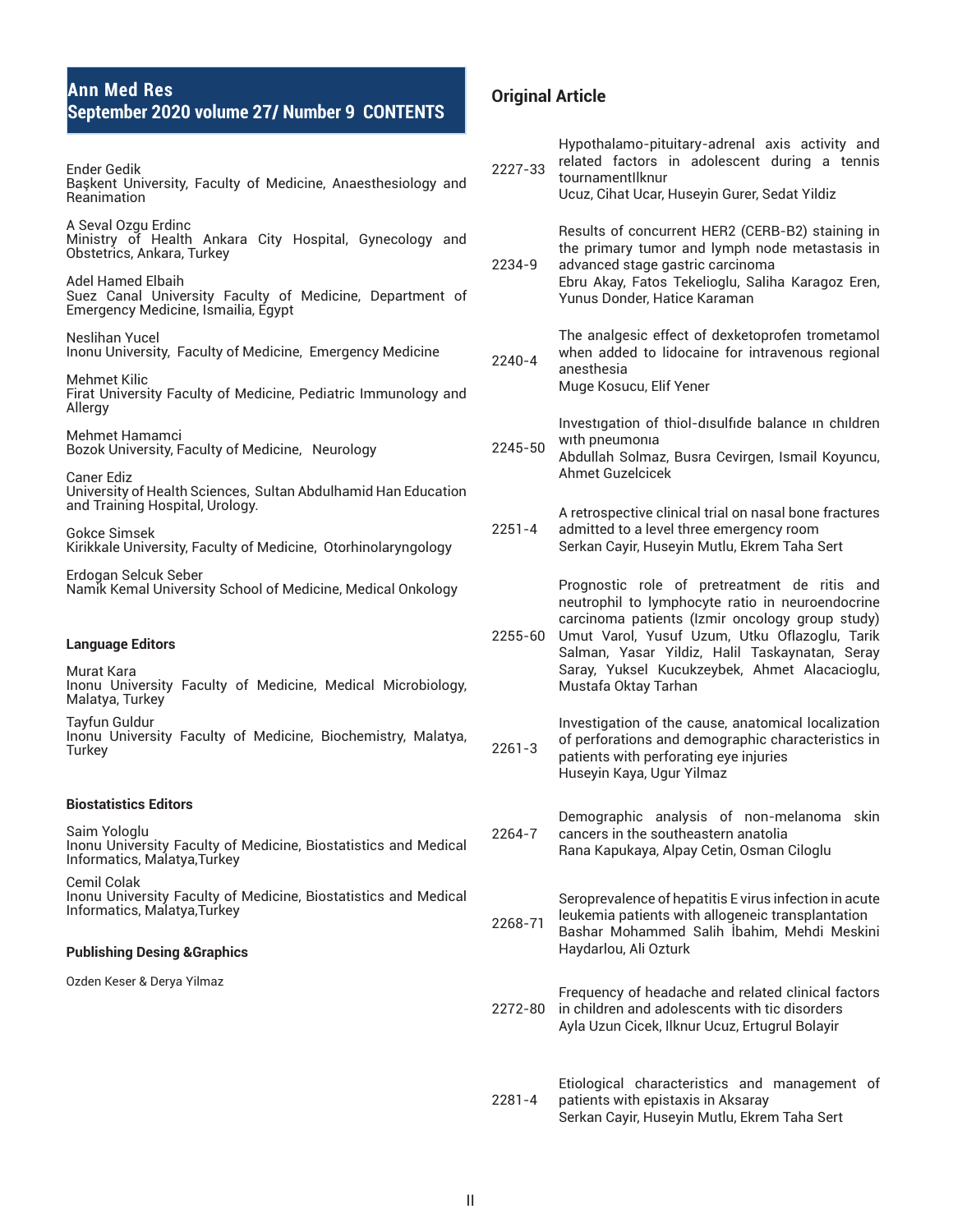## **Ann Med Res September 2020 volume 27/ Number 9 CONTENTS**

| of completely edentulous patients applying for<br>2352-7<br>2285-91<br>prosthetic treatment<br><b>Vedat Acik</b><br>Sezgi Cinel Sahin, Melih Ozdede                                                                                                                                               | Ismail Istemen, Semih Kivanc Olguner, Ali Arslan,                                                                                                                                                                                                     |
|---------------------------------------------------------------------------------------------------------------------------------------------------------------------------------------------------------------------------------------------------------------------------------------------------|-------------------------------------------------------------------------------------------------------------------------------------------------------------------------------------------------------------------------------------------------------|
| Fluoroscopy-guided<br>placement of pull-type<br>gastrostomy tubes; a single-center experience<br>2358-63<br>Hakan Cebeci, Abidin Kilincer, Mustafa Alper<br>2292-7<br>patch test results<br>Bozkurt, Alaaddin Nayman, Bayram Colak, Serdar<br>Omer Kutlu, Selami Aykut Temiz<br>Yormaz, Ilhan Ece | Examination of the frequency of patients with pre-<br>diagnosed allergic contact dermatitis attending<br>dermatology outpatient clinics and evaluation of                                                                                             |
| Association<br>Stress hyperglycemia and glycemic control in<br>critical neurosurgical patients: A retrospective<br>with chronic total occlusion<br>2364-9<br>$2298 -$<br>study<br>305<br>Serpil Yuksel, Gulay Altun Ugras, Keziban Sirin,<br>Keles, Engin Bozkurt<br>Yuksel Turan, Sule Kurucu    | between<br>electrocardiographic<br>parameters and collateral circulation in patients<br>Bilge Duran Karaduman, Huseyin Ayhan, Telat                                                                                                                   |
| Surgical treatment of primary cardiac tumors: an<br>2370-6<br>2306-10 eleven -year experience of a single center<br>Kenan Sever, Ozgur Yildirim<br>Hazan Ozyurt, Naciye Isik                                                                                                                      | Re-irradiation results of fractionated stereotactic<br>radiotherapy (FSRT) with cyberknife for locally-<br>advanced nasopharengeal carcinoma (NPC)<br>Ozlem Yetmen Dogan, Gokhan Yaprak, Fatih<br>Demircioglu, Emriye Algul, Beyhan Ceylaner Bicakci, |
| Scapular dyskinesis in patients with breast cancer<br>Nagihan Acet, Nevin Atalay Guzel, Ilke Keser, Osman<br>$2311 - 8$<br>2377-81<br>Mehmet Arpacik, Turan Yildiz<br>Kurukahvecioglu                                                                                                             | Effect of catheter selection in hypospadias repair                                                                                                                                                                                                    |
| Effects of Pelargonium sidoides (UMCA ®) on<br>2382-5<br>workers<br>pulmonary contusion from blunt thoracic trauma in<br>Ali Mahir Gunduz, Canan Demir<br>2319-25<br>rats<br>Gul Dogan, Guvenc Dogan, Onur Karaca, Ercan Ayaz                                                                     | Evaluation of oxidative stress in angiography                                                                                                                                                                                                         |
| 2386-90<br>posterior segment finding<br>Ugur Gurlevik, Serkan Kayabasi<br>Cutaneous findings in children and adolescents<br>with attention deficit and hyperactivity disorder<br>2326-9<br>Nihal Altunisik, Ilknur Ucuz, Dursun Turkmen                                                           | The effects of nasal septum deviation on eye<br>A scale development study: The readiness to                                                                                                                                                           |
| $2391 - 5$<br>smoking cessation scale<br>Fixation of forearm fractures with intramedullary<br>k-wire or elastic nail by fluoroscopy in children and<br>2330-4<br>radiation exposure<br>Seyhmus Yigit<br>$2396 -$                                                                                  | Mehmet Ali Kurcer, Zeynep Erdogan, Zeynep Ozkan<br>Hygiene habits and infection risks of hairdressers<br>and beauty salons employees during applications                                                                                              |
| in different anatomic regions<br>403<br>Evaluation of the demographic and clinical findings<br>Suna Aydin, Aziz Aksoy, Hacer Ceylan<br>of pediatric patients that developed acute graft-<br>2335-9<br>versus-host disease after allogeneic hematopoietic                                          | The evaluation of the relationship between scleral                                                                                                                                                                                                    |
| stem cell<br>Mavise Yuksel, Yontem Yaman, Murat Elli<br>2404-7<br>Turkish population                                                                                                                                                                                                              | and conjunctival thickness with age in a healthy                                                                                                                                                                                                      |
| Does tadalafil 5 mg/day affect lymphocyte to<br>monocyte and monocyte to high-density lipoprotein<br>2340-5<br>ratios in patients with erectile dysfunction?<br>Mehmet Necmettin Mercimek, Engin Kolukcu,<br>Yakup Bostanci<br>2408-13                                                            | Huseyin Kaya, Hasan Samed Akkaya, Ugur Yilmaz<br>The effect of diaphragmatic breathing exercise on<br>pain, anxiety, and depression in patients undergoing<br>total knee replacement: A randomized controlled                                         |
| trial<br>Evaluation of exclusive breastfeeding rates and<br>Figen Erol Ursavas, Meryem Catakli<br>breastfeeding duration in term uncomplicated<br>Turkish adolescent mothers<br>2346-51                                                                                                           |                                                                                                                                                                                                                                                       |
| Mefkure Eraslan Sahin, Erdem Sahin, Yusuf<br>Madendag, Ilknur Col Madendag, Mehmet Ak<br>2414-20<br>acute sciatica<br>Fahri Eryilmaz                                                                                                                                                              | The importance of C-reactive protein levels for<br>surgical decision-making and determination of<br>response to conservative therapy in patients with                                                                                                 |